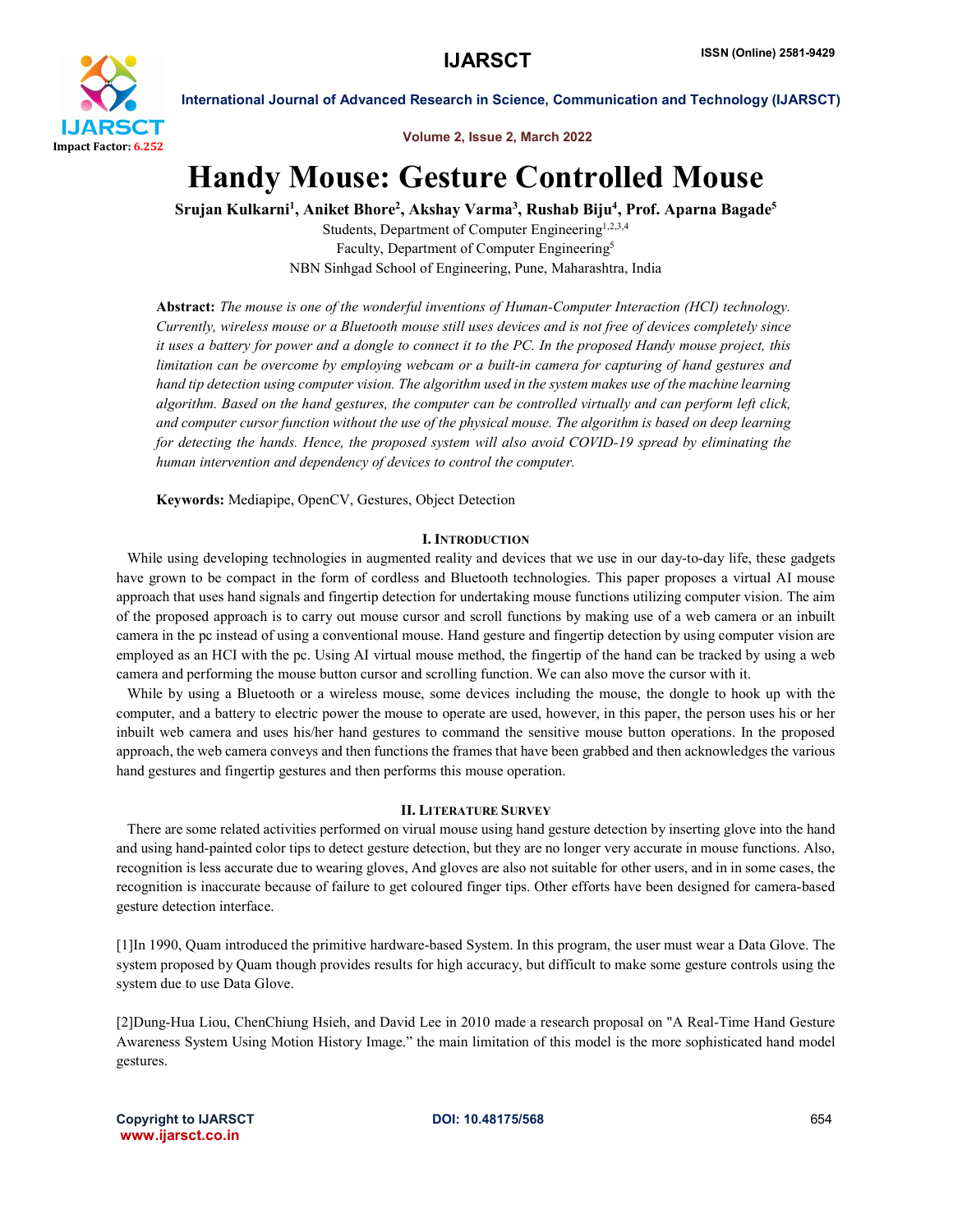

# Volume 2, Issue 2, March 2022

[3]Monika B. Gandhi, Sneha U. Dudhane, and Ashwini M. Patil in 2013 proposed research on "Cursor Control System Using Hand Gesture Recognition. " In this work, the the limit is kept to the required frames for processing hand segmentation and skin pixel detection.

[4]Vinay Kr. Pasi, Saurabh Singh, and Pooja Kumari in 2016 proposed "Cursor Control using Hand Gestures" . The system proposes different bands to perform different mouse functions. The limit is depending on the different colors to perform the functions of the mouse.

[5]In 2018, Abhilash SS, Lisho Thomas, Naveen Wilson, Chaitanya C proposed a paper titled as "Virtual Mouse Using Hand Gestures", which was designed to work with certain color detecting systems, different functions working on different number of colors detected. But it had its limitations, it could only perform a few mouse gestures and only worked with a static background.

[6]In MediaPipe: A Framework for Building Perception Pipelines by Camillo Lugaresi, Jiuqiang Tang, Hadon Nash, Chris McClanahan, Esha Uboweja, Michael Hays, Fan Zhang, Chuo-Ling Chang, Ming Guang Yong, Juhyun Lee, Wan-Teh Chang, Wei Hua, Manfred Georg and Matthias Grundmann in 2019 have presented MediaPipe, a framework for constructing a perception pipeline of calculators as graph. They described how the framework enables support for GPU. MediaPipe can help a developer prototype very quickly and run a perception application efficiently across multiple platforms.

[7]MediaPipe Hands: On-device Real-time Hand Tracking by Fan Zhang Valentin Bazarevsky Andrey Vakunov Andrei Tkachenka George Sung Chuo-Ling Chang Matthias Grundmann Google Research 1600 Amphitheatre Pkwy, Mountain View, CA 94043, USA 2020. In this paper, MediaPipe Hands, an hand tracking solution is obtained for multiple platforms in real time . The pipeline predicts 2.5D landmarks elimination need of any special hardware and thus, can be easily deployed to commodity devices.

[8]In 2015 M. Naveenkumar , A. Vadivel propsed "OpenCV for Computer Vision Applications" in which a study on OpenCv has benn done and its uses in different programming languages and multiple platform.It is a slolution for computer visioin problems.

[9]Tran, DS., Ho, NH., Yang, HJ. et al.,(2021) proposed virtual mouse method using RGB-D images and fingertip detection. The required hand region and the palm are obtained using in-depth skeleton-joint information images from a Microsoft Kinect Sensor version 2. Then, the contours are found out and highlighted by a border-tracing algorithm. The Kcosine algorithm is used to detect the fingertip location, based on the hand-contour coordinates. At last, to control the mouse cursor fingertip coordinates are mapped to RBG images. Limitations are faced in this study due to the use of Kinect Sensor.

We have used the above paper as our base paper. Above study used Kinect sensor for fingertip detection. We have studied the same and implemented it using integrated webcam with the help of mediapipe library, OpenCV and linked it to mouse controls using autopy.

# III. PROPOSED SYSTEM

 The proposed Handy mouse system works extremely well to overcome complications in the real-world including conditions where there can be no space to use a physical mouse button as well as for the particular people who may have difficulties in their palms and are not necessarily able to manage a physical computer mouse. Also, amidst the COVID-19 situation, it is risky to use the particular device by physically contacting them, because this may possibly result in the spreading of the virus by pressing the devices, and so the proposed mouse can be taken to overcome these types of problems since palm gestures and fingertip detection can be used to control the particular PC mouse features by utilizing a webcam. In the suggested Handy mouse system, the model utilizes the MediaPipe package for the tracking of the fingertips and hands, and also, Autopy, Pynput and PyAutoGUI packages were used for moving around the window display screen of the pc for performing functions such as cursor movement and clicking functions. The results of the proposed model showed a high

Copyright to IJARSCT DOI: 10.48175/568 655 www.ijarsct.co.in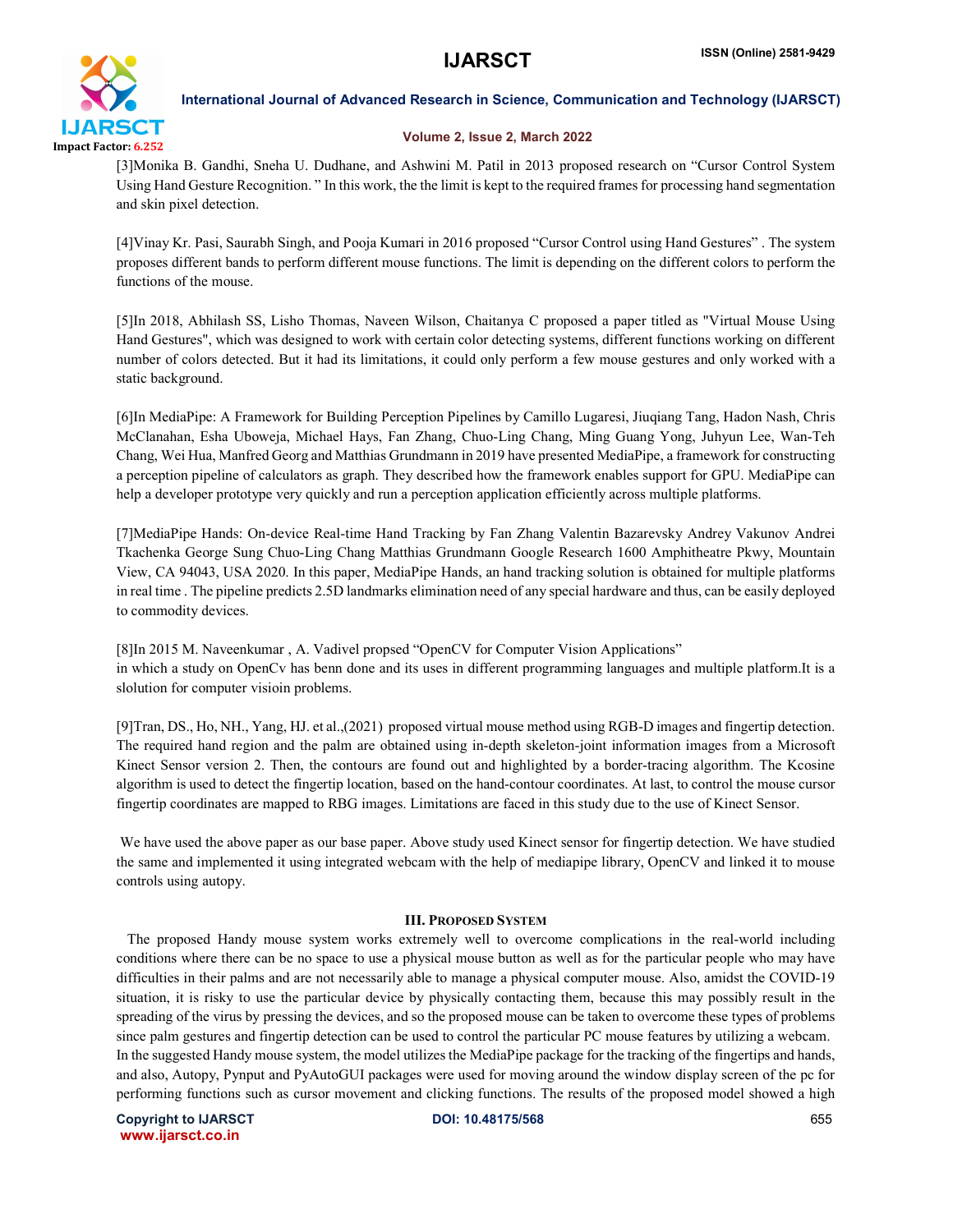

### Volume 2, Issue 2, March 2022

accuracy level, and the proposed model can function very well in the real-world programs using CPU and without using GPU.

The following is a working model of the system.



### IV. CONCLUSION

 The main purpose of the virtual AI mouse system is to control mouse cursor functions by using a gesture instead of using a portable mouse. The proposed system can be accessed using a webcam or a built-in camera detects the gestures of a hand and a tip of a hand and processes these images to perform specific mouse functions. Our approach is to use the mediapipe library and its hand recognition attributes to link them with mouse operations using autopy. Object detection model and non-maximum suppression are the algorithms used in mediapipe library.

#### **REFERENCES**

- [1]. D. L. Quam, "Gesture recognition with a DataGlove," IEEE Conference on Aerospace and Electronics, vol. 2, pp. 755–760, 1990
- [2]. D.-H.Liou,D.Lee,andC.-C.Hsieh,"Arealtimehandgesture recognition system using motion history image," in Proceedings of the 2010 2nd International Conference on Signal Processing Systems, July 2010
- [3]. S. U. Dudhane, "Cursor control system using hand gesture recognition," IJARCCE, vol. 2, no. 5, 2013.
- [4]. K. P. Vinay, "Cursor control using hand gestures," Interna-tional Journal of Critical Accounting, vol. 0975–8887, 2016.

Copyright to IJARSCT **DOI: 10.48175/568 Copyright to IJARSCT** 656 www.ijarsct.co.in